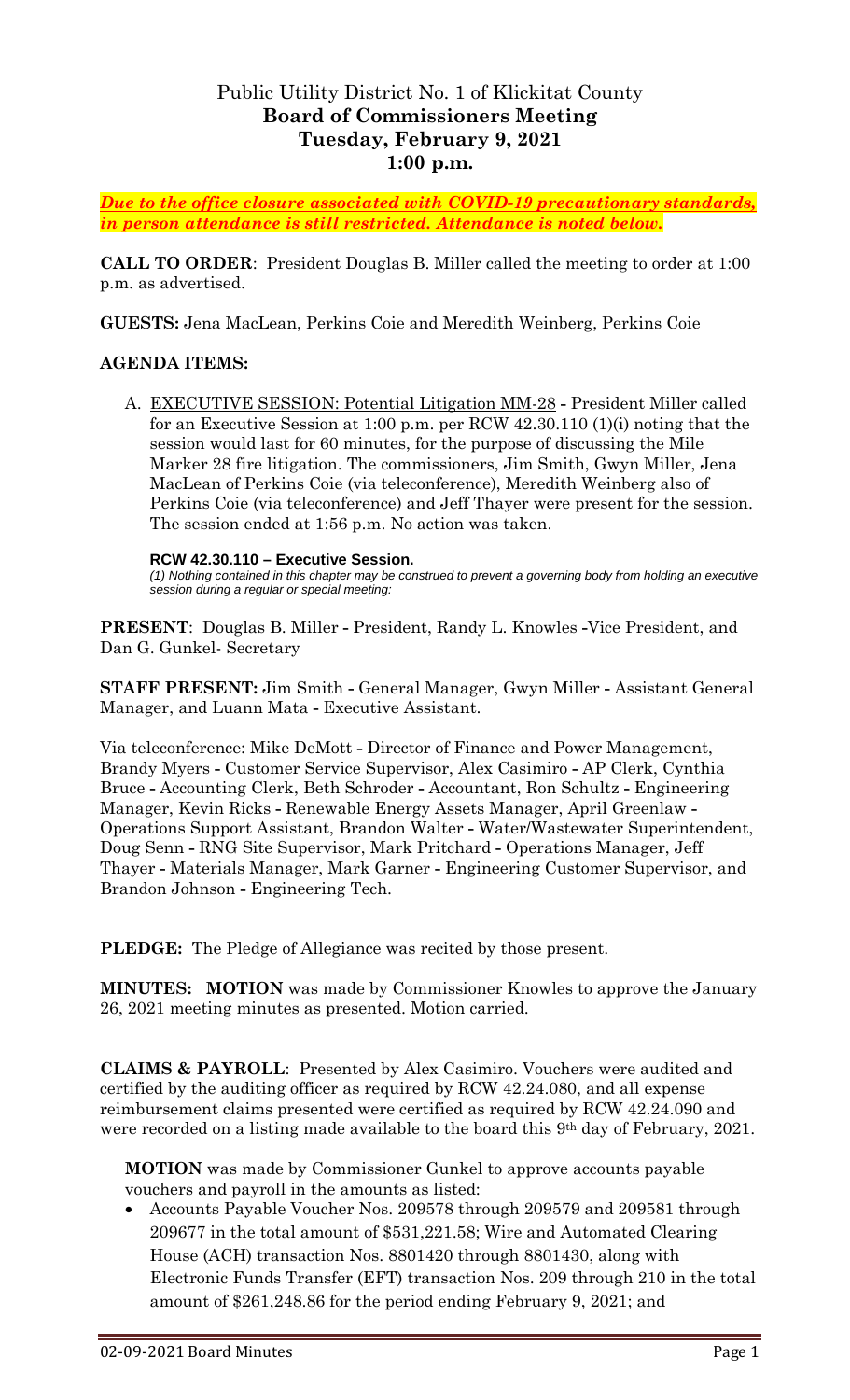• Payroll Warrant No. 209580 and ACH Direct Deposit Payroll transactions 206451 through 206533 in the total amount of \$200,448.27 for the payroll period ending January 31, 2021.

Motion carried.

## **PUBLIC COMMENTS**: None

### **AGENDA ITEMS Cont.:**

E. DEBT RESTRUCTURING DISCUSSION **-** Mike DeMott presented options for restructuring the Renewable Natural Gas debt to allow for the potential to refinance customer funded debt to reduce our interest costs. After review and discussion, Mike recommended that we pursue the North Cascades Bank RNG refinancing proposal which will lock in interest savings thereby reducing annual debt service requirements. The loan under the proposed structure would be fully repaid by 2028 or 10 years from commercial operation of the facility. The bank is preparing a loan proposal letter which will be received within a few days.

Mike also discussed two options for refinancing the 2035 and 2036 maturities of the 2015A bonds. These options continue to be tax exempt financing options and would reduce the interest rate on the callable bond debt. The proposed refinance structure would reduce the interest rate and also allow for early principle and interest payments.

After significant discussion, the commissioners supported the RNG refinance under the North Cascades proposal to reduce the interest rate and extend the repayment option out an additional five years from the original approved financing structure. Mike will begin working with North Cascades Bank to lock in the interest rate and will bring back a resolution approving the refinance. The commissioners also supported the refinance of the 2035 and 2036 maturities of the 2015A bonds under the Washington Federal Bank proposal. Commissioner Knowles preferred this option which provided full discretion on prepayment. He also requested that Mike negotiate for a lower interest rate. Commissioner Gunkel supported the refinance with a stipulation that we add a line item to our budget for an accelerated minimum annual repayment of one million dollars for the first three years and three million for the remainder of the loan. Mike left with the direction of committing to the RNG terms with North Cascades Bank and to pursue the Washington Federal proposal for the 2015A bond debt and work to negotiate a better interest rate than the proposal reviewed. Commissioner Miller agreed with the restructuring options including the budgetary commitment. Mike will bring back resolutions to a future board meeting for approval of the final proposals.

#### **REPORTS:**

**Renewable Energy Assets - January update -** Kevin Ricks presented the department report for January. The plant experienced two outages. One occurred as staff was implementing a control system program change and the other was a scheduled maintenance item that was moved up on the schedule. Neither of these outages was long-lasting, totaling 955 dekatherms of lost production. Kevin also discussed the meeting with Republic Services regarding leachates. The meeting went very well and Republic management personnel were engaged in the conversation to provided clarity on what they are required to do and the challenges that they face. They also listened to our concerns. The meeting was left with a better understanding of each other's challenges. Kevin is revising our operating agreement to work to meet these challenges as Republic works to help us increase gas volume. We have also received Republic's approval to move forward with installation of the LOCI well monitoring system. This system will provide valuable data to both sides on well efficiency.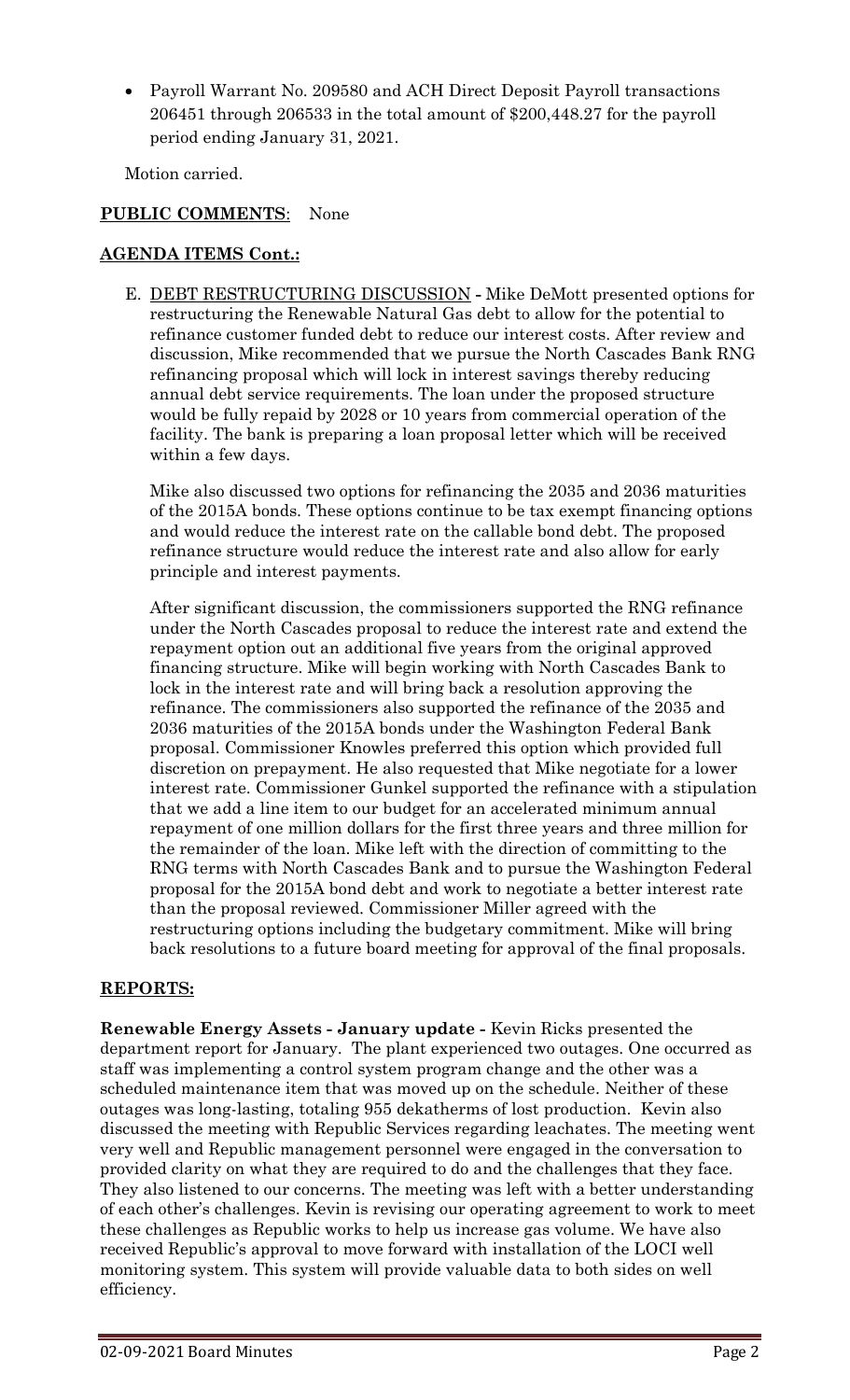**Purchasing Report -** Jeff Thayer presented an update to the board on the scrap metal sales from 2020. We have revised our scrap separation process over the past few years. By doing so we are able to realize a higher recycle price per pound. Our last trip statistics were provided in the board packet. In 2020, we received \$38,167.79 in scrap value as a result of the program. Staff will continue to look for value in fleet, warehouse and buildings and grounds for the utility and our customers.

- B. CALL FOR BID: TREE TRIMMING and RIGHT-OF-WAY CLEARING **- MOTION** was made by Commissioner Knowles to authorize staff to call for bids on the 2021 Tree Trimming and Right-of-Way Clearing project. Motion carried.
- C. PREQUALIFICATION OF CONTRATORS **- MOTION** was made by Commissioner Knowles to approve the addition of Proper Plumbing Solutions, LLC and agree to add them to the small works roster for the 2021 period. Motion carried.
- D. PROFESSIONAL SERVICES APPROVAL **- MOTION** was made by Commissioner Knowles to approve the addition of the three firms presented and agree to add them to the professional services roster for the 2021 period. Motion carried.

**COMMISSIONER DOUGLAS MILLER -** Commissioner Miller discussed the redistricting process, some system considerations as we continue with our remote work force efforts and the natural gas challenges. He also discussed the CEASE article and the understanding of the cost of installing renewable resources. Gwyn Miller stated that Kevin provided a site visit to the Seattle Times regarding the renewable resources. The Snake River dams and the legislative bills continue to be a discussion during Washington Public Utility District Association meetings. Doug plans to attend Thursday's meeting next week. He also felt it would be beneficial to attend some of the Public Utility Risk Management System meetings to begin to learn the risk considerations of utilities.

**COMMISSIONER RANDY KNOWLES -** Commissioner Knowles did not have a report.

**COMMISSIONER DAN GUNKEL -** Commissioner Gunkel appreciated the discussion regarding Mile Marker 28.

**ASSISTANT GENERAL MANAGER -** Gwyn Miller presented the current operational update.

- COVID-19 updates: Gwyn reviewed the state's current phase requirements. There are not many changes between phase one or phase two. The main differences are indoor dining and outdoor events. The metrics are reevaluated weekly. She also mentioned that we will bring back an update on assistance program partnerships.
- Legislative bills: Gwyn asked commissioners to review House Bill 1490. WPUDA is opposed to this bill and is testifying on behalf of member utilities.
- Coverage: Gwyn stated that we are rotating customer service and support staff for coverage in the White Salmon office. She would like to discuss ongoing options of what coverage should look like in the future for this office. Multiple coverage options were discussed as well as philosophy for the future of this office. More discussions to come.
- E3 Solutions conversation: We brought in a vendor to analyze the meeting room. We discussed technology, audio and visual requirements. The focus is to ensure visual quality of the projector to allow for high quality viewing of documents. The second focus is the audio solutions as we want to have ease of use and high quality. We are somewhat limited in options with the building structure for audio quality, but will bring back the decision on the options selected. The focus will be to continue to use the big meeting room as the commission room now as well as in the future.